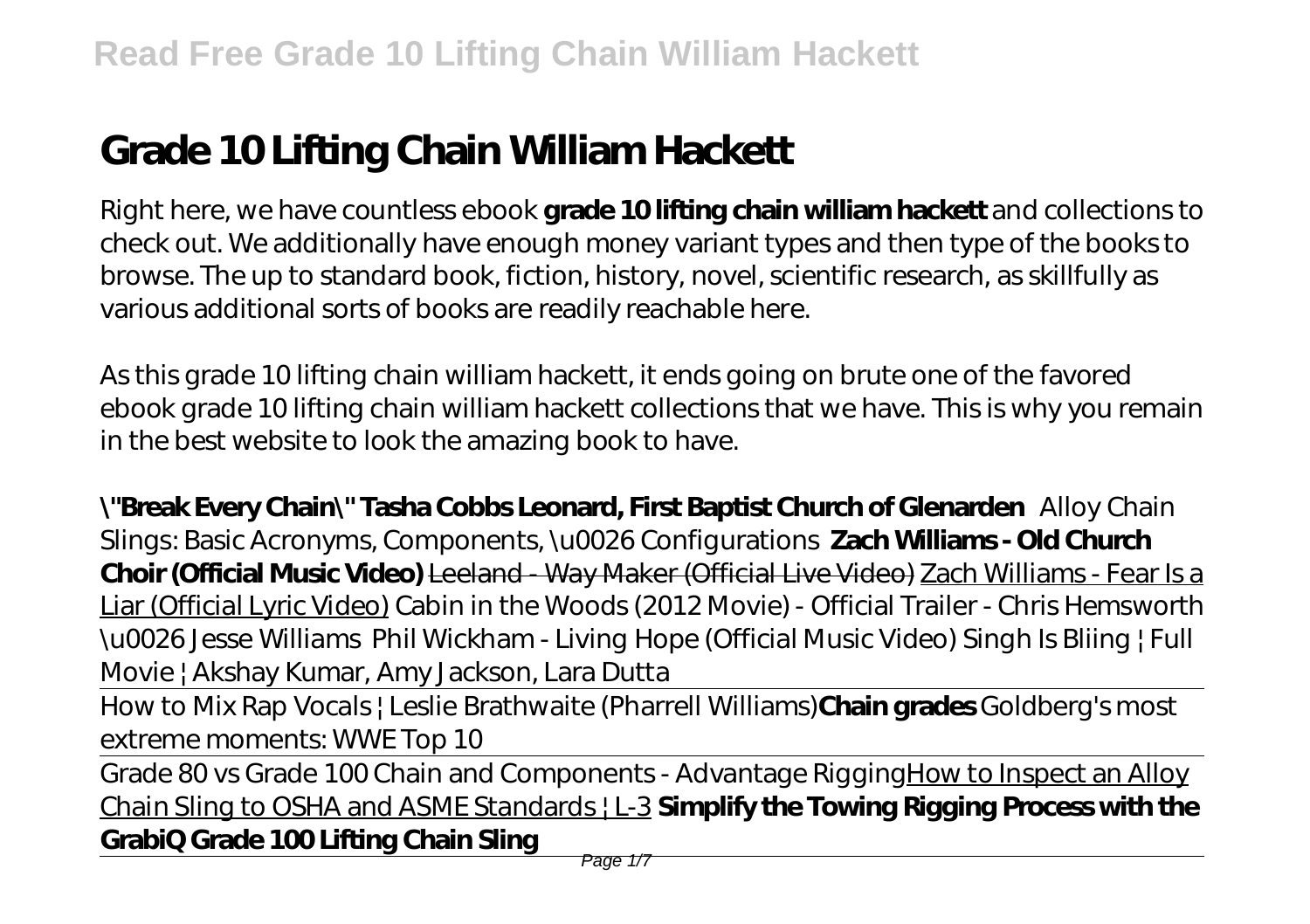Chain Slings \u0026 Lifting Chains *MILL All Around The Town: The History of New York Neighborhoods (Week 2)* MONAL CHAINS LIMITED INTRODUCTION **Alabama Moon** She's the Man (8/8) Movie CLIP - I'm Viola (2006) HD *Best of Times* **Grade 10 Lifting Chain William** Grade 10 Short Link Chain. William Hackett Grade 10 short link lifting chain is fully compliant with ASTM973. The Grade 10 chain is embossed with manufacturer's mark and grade (MA10) and class leading batch code traceability. All sizes for the William Hackett Grade 10 are proof tested at manufacture to 2.5 times the given working load limit and have a range of diameters from 6mm – 26mm.

#### **Grade 10 Lifting Chain - William Hacket**

Hackett Grade 10 Lifting Chain is manufactured from alloy steel and it is 25% stronger than Grade 8 Chain. Hackett Grade 10 Lifting Chain is embossed MA10 and also with class leading batch code marking. The chain is proof load tested to 2.5 times working load limit and is supplied in a blue painted finish. The Hackett Grade 100 Chain is suitable for use in a temperature range of -40C up to 200C without reduction in working load limit. METRIC **SPECIFICATIONS** 

#### **Grade 10 Lifting Chain - William Hacket**

Only components fully compliant with all aspects of EN1677 can be used in chain slings certified to EN818-4. The William Hackett Grade 10 lifting components are suitable for use in a temperature range of -40° C up to 200° C without reduction in working load limit. Testing according to ASTM A952/A - DIN PAS 1061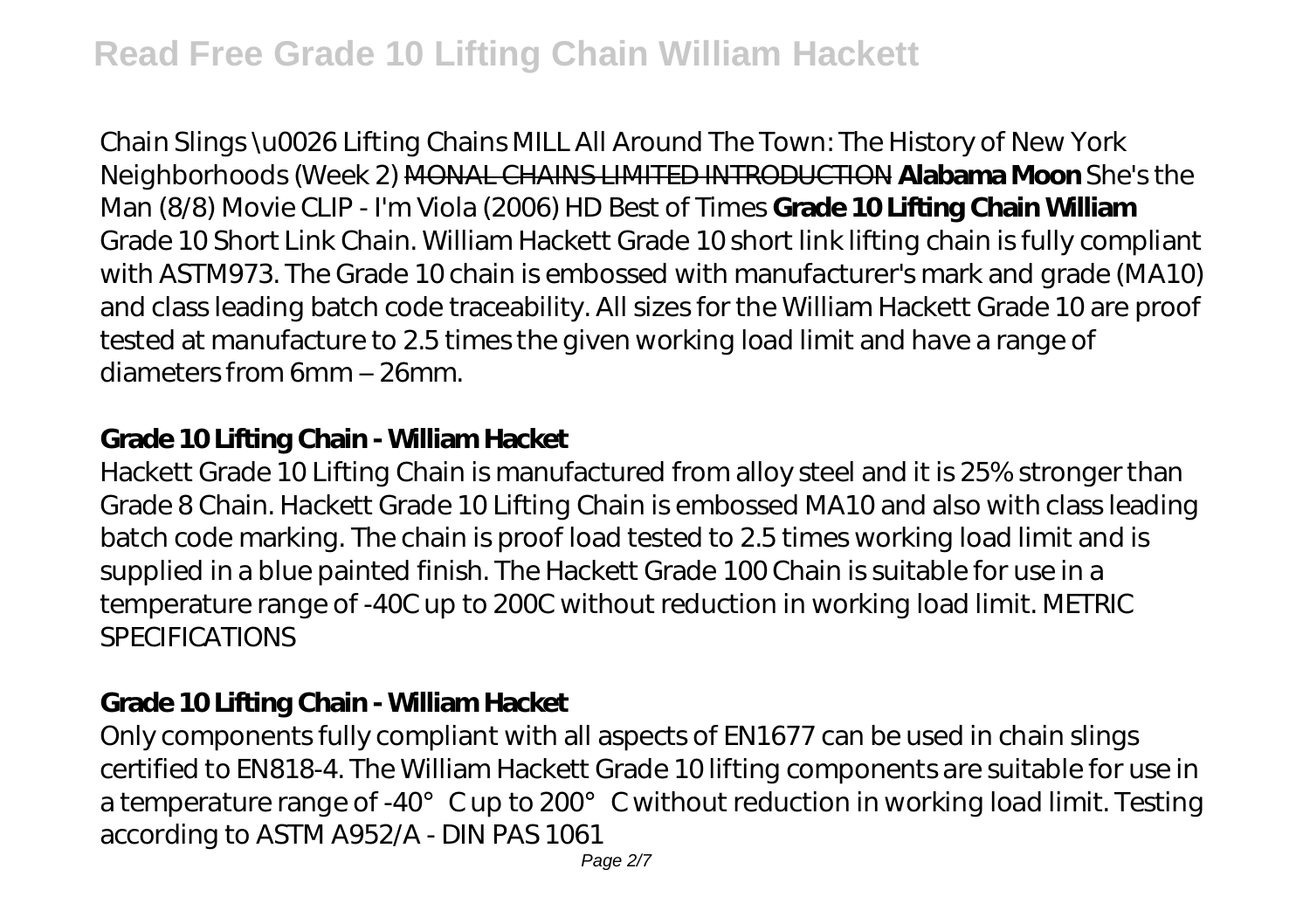# **Grade 10 Chain Fittings (Yoke) - William Hacket**

Grade 10 Chain Sling Working Load Limit. Chain Size. mm : Grade : Single Leg : Choke Hitch : ... William Hackett Lifting Products Ltd - Alnwick 01665 604200 liftingsales@williamhackett.co.uk view location. William Hackett Chain Products Ltd - Cradley 01384 569431 info@williamhackett.co.uk view location.

# **Grade 10 Chain Sling Working Load Limit - Grade 10 Chain ...**

Only components fully compliant with all aspects of EN1677 can be used in chain slings certified to EN818-4. The William Hackett Grade 10 lifting components are suitable for use in a temperature range of -40° C up to 200° C without reduction in working load limit. Testing according to ASTM A952/A - DIN PAS 1061. METRIC SPECIFICATIONS

#### **Yoke Grade 10 Swivel Self Locking ... - William Hackett Ltd**

Only components fully compliant with all aspects of EN1677 can be used in chain slings certified to EN818-4. The William Hackett Grade 10 lifting components are suitable for use in a temperature range of -40° C up to 200° C without reduction in working load limit. Testing according to ASTM A952/A - DIN PAS 1061. METRIC SPECIFICATIONS

# **Grade 10 Component Connector - William Hacket**

Only components fully compliant with all aspects of EN1677 can be used in chain slings certified to EN818-4. The William Hackett Grade 10 lifting components are suitable for use in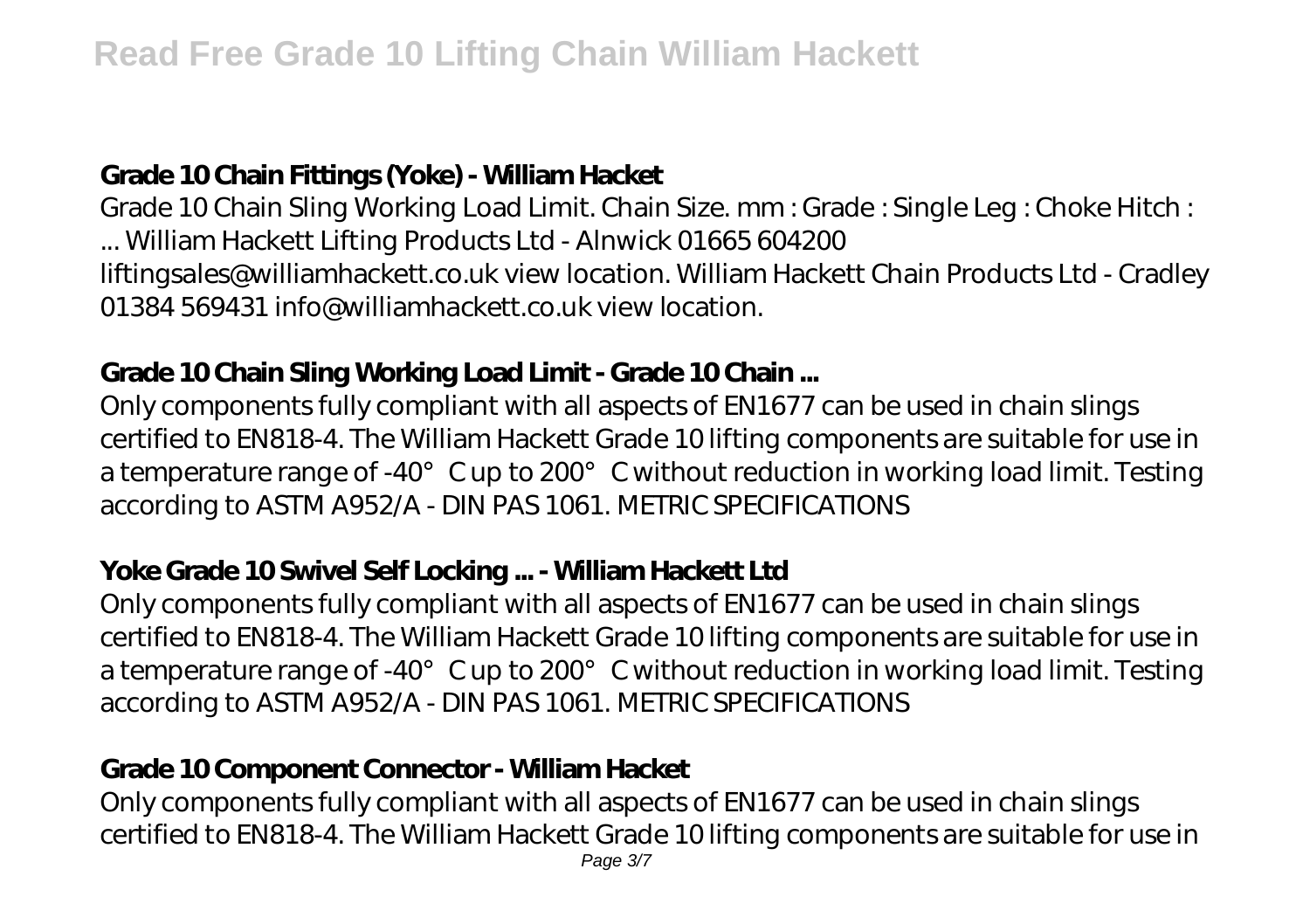a temperature range of -40° C up to 200° C without reduction in working load limit. Testing according to ASTM A952/A - DIN PAS 1061. METRIC SPECIFICATIONS

#### **Grade 10 Clevis Shackle - William Hacket**

Grade 10 Swivel Self-locking Hook with Ball Bearing for use with 6mm to 20mm Lifting Chain From £67.99 Gunnebo "GrabiQ (Grade 10) OKE Foundry Hook" Chain Lifting Hook. Range from 2.5t to 27t

#### **Lifting Chain Sling Components Grade 10 / 100 - Lifting ...**

From £6.36 Grade 10 / 100 Blue Lifting Chain - Chain Diameter 6mm to 22mm, WLL 1400kg to 19,000kg Grade 10 / 100 alloy steel lifting chain specifically designed for chain slings. Our Grade 100 Alloy Steel Chain is manufactured specifically for use in chain slings for lifting purposes.

#### **Lifting Chain - Grade 10 (100) - Lifting Equipment ...**

William Hackett Grade 8 short link lifting chain is fully compliant with EN818-2 The Grade 8 chain is embossed with manufacturer's mark and grade (MA8) and class leading batch code traceability. All sizes for the William Hackett Grade 8 are proof tested at manufacture to 2.5 times the given working load limit and have a range of diameters from 7mm - 32mm.

#### **Grade 8 Lifting Chain EN818-2 - William Hacket**

Read PDF Grade 10 Lifting Chain William Hackett Grade 10 Lifting Chain William Hackett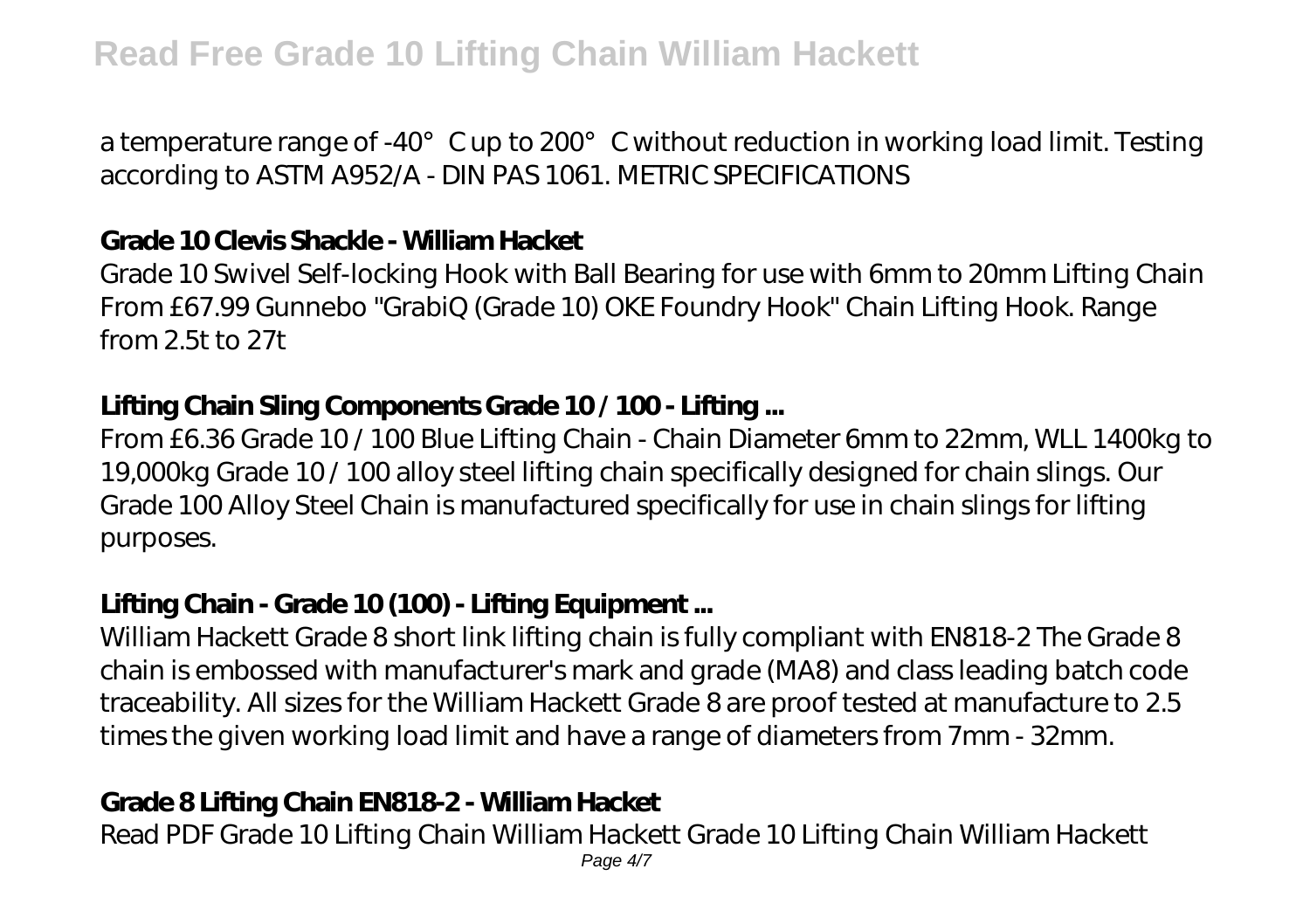Yeah, reviewing a ebook grade 10 lifting chain william hackett could amass your close friends listings. This is just one of the solutions for you to be successful. As understood, skill does not suggest that you have wonderful points.

### **Grade 10 Lifting Chain William Hackett**

Grade 10 Chain Slings, forged lifting components are manufactured by YOKE from alloy steel in accordance with EN1677. Please contact us for any queries on this collection. 01642 467444 / info@bwlifting.co.uk View Grade 10 Working Load Limits

#### **Grade 10 Chain Slings - B & W Lifting**

Grade 100 System. Chain. Crosby® SPECTRUM 10® Alloy Chain Crosby® SPECTRUM 10® Alloy Chain > Chain Connectors. Crosby® A-1337 LOK-A-LOY® Grade 100 Connecting Links Crosby® A-1337 LOK-A-LOY® Grade 100 Connecting Links > Crosby® S-1325A Grade 100 Chain Couplers Crosby® S-1325A Grade 100 Chain Couplers > Crosby Eliminator

#### **Crosby® SPECTRUM 10® Alloy Chain - The Crosby Group**

Grade 10 / 100 Blue Lifting Chain - Chain Diameter 6mm to 22mm, WLL 1400kg to 19,000kg Grade 10 / 100 alloy steel lifting chain specifically designed for chain slings.

# **Grade 10 / 100 Blue Lifting Chain - Chain Diameter 6mm to ...**

YOKE manufactures William Hackett Grade 10 forged lifting components from alloy steel in accordance with EN1677. This includes the Grade 10 Eye Self Locking Hook. Firstly, every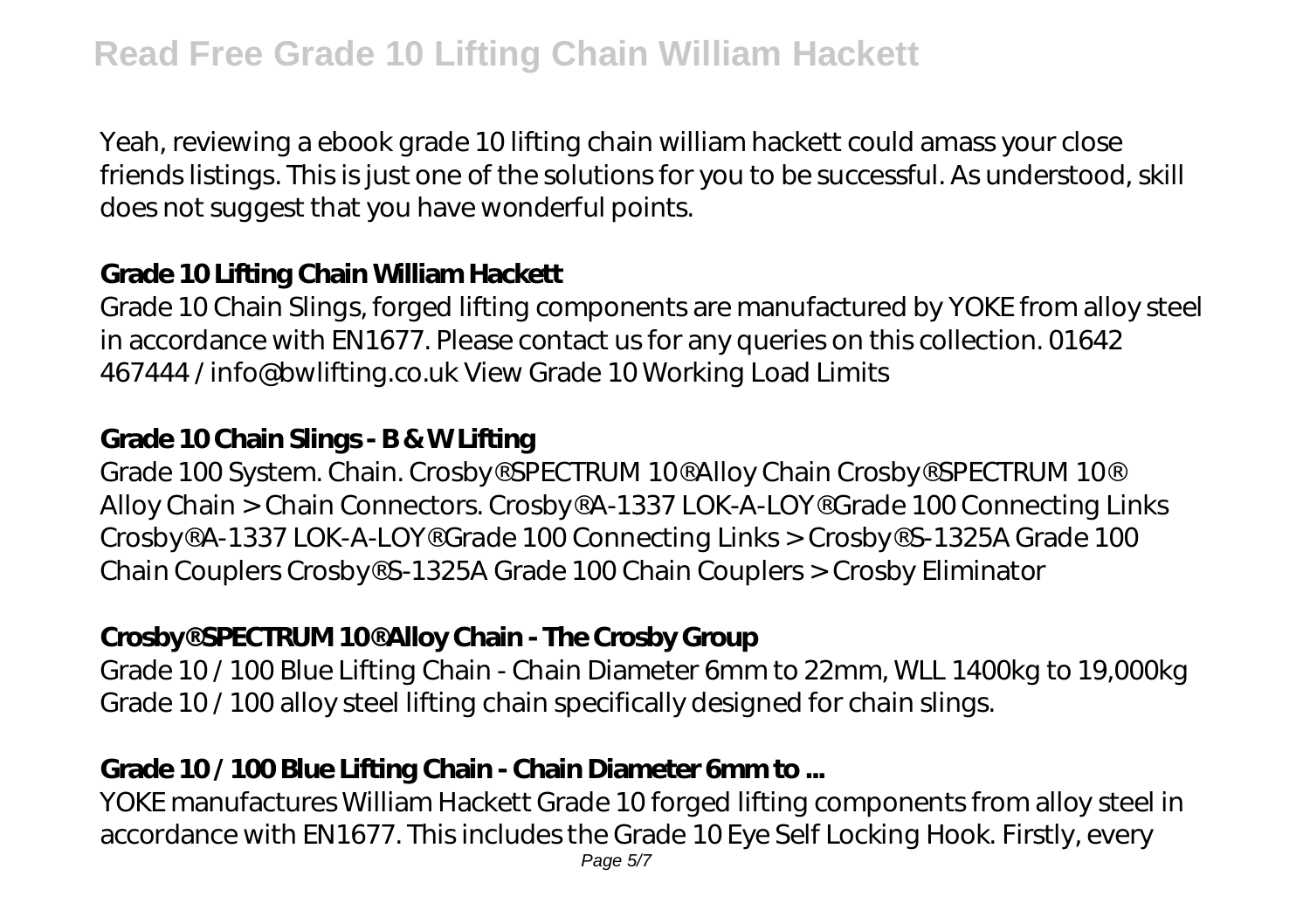Grade 10 forged eye self locking hook hook goes through magnaflux crack detection after heat treatment.

# **Yoke Grade 10 Eye Self Locking Hook | Crane ... - Lifting Gear**

GrabiQ - our all-inclusive chain sling system for coupling, shortening and lifting in Grade 10. Our GrabiQ sling system is designed to improve and make your lifting as quick and easy as possible.

#### **Gunnebo Industries - Slings & components Grade 10 - GrabiQ**

William Hackett (6) Home / Lifting Chains & Components / Lifting Chain Assemblies Lifting Chain Assemblies. Showing all 9 results. ... Lifting Chain Assemblies Grade 12 Three/Four Leg Chain Sling. Contact Details. Catena Inspection Engineering Services Ltd. Brookhill Road, Brookhill Industrial Estate, Pinxton, Notts, NG16 6NS ...

# **Lifting Chain Assemblies Archives | Catena Inspection ...**

Yoke Grade 10 Master Links are manufactured from alloy steel. All Master Links are individually proof load tested to 2.5 x WLL. Suitable for use in a temperature range of -40C up to 200C without reduction in WLL. Conforms to EN1677-4.

# **William Hackett G10 Masterlink | RS Industrial Services**

Grade 10 (or G10) chain slings are becoming more widely used due to their increase in load capacity of +25% over Grade 8. This increase in working load limit (WLL) allows the user in